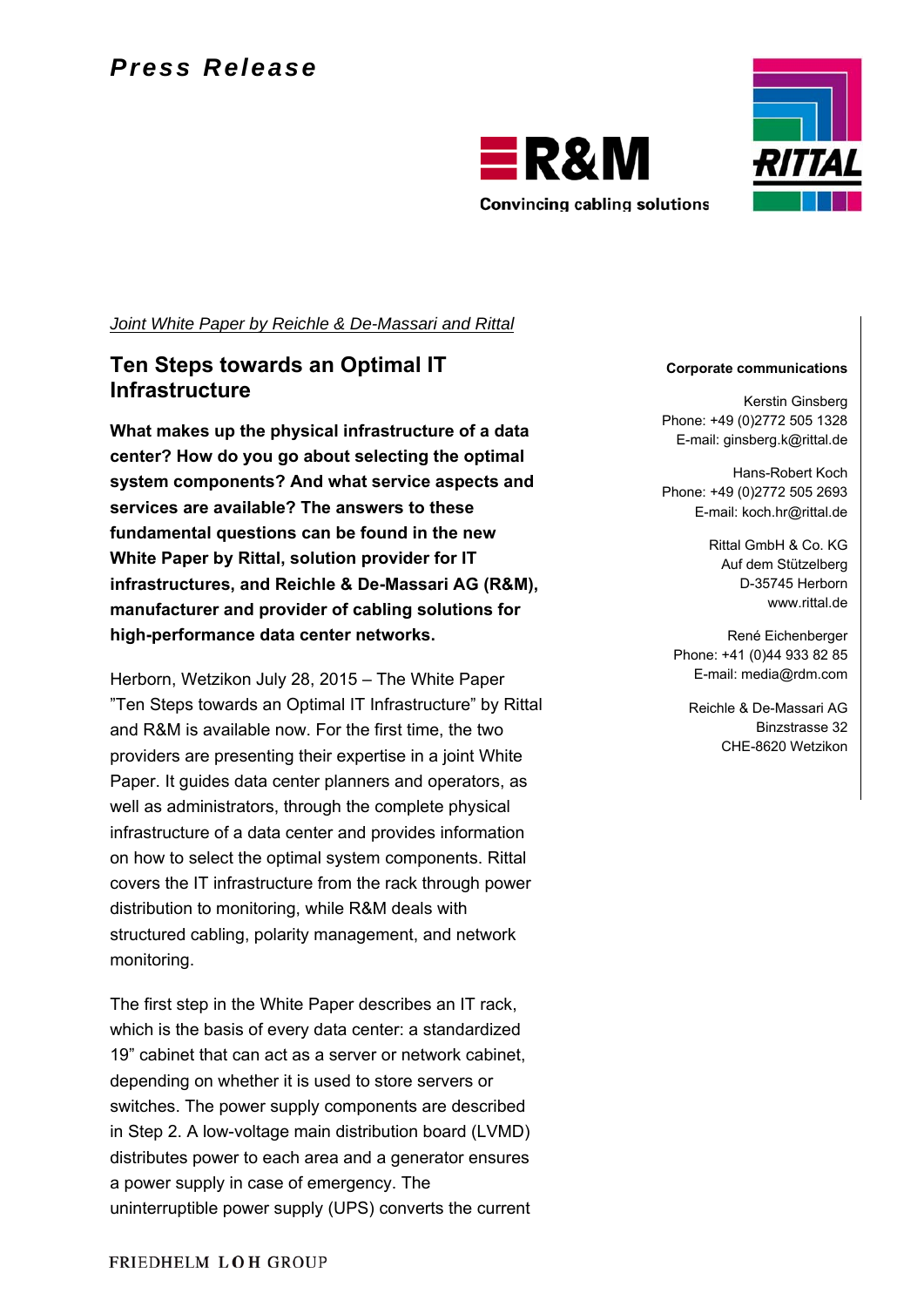from the LVMD and filters out any interruptions. The power is then distributed to the server in the rack via Power Distribution Units (PDU). A climate control system ensures that the warm air extracted from the server is removed from the data center, cooled, and fed in again.

Measuring data relating to temperatures and humidity is recorded by a monitoring system, as described in Step 4. This system transmits the data to the data center Infrastructure Management Software (DCIM), which triggers an alarm if necessary.

In steps 5 to 10, the White Paper compares the logical network architectures and topology concepts for the standards. Both Rittal and R&M expect this to help improve communication between manufacturers, planners, and practitioners. The key task is the translation of the logical topologies into a structured cabling infrastructure in accordance with TIA-942-A or EN 50600-2-4.

The trends towards virtualization and cloud computing show that not only are numerous new systems being built, but existing systems are being retrofitted quickly too. Rittal and R&M are both concerned about the operative success of the data centers in this current dynamic period of upheaval.

### Download:

http://www.rdm.com/en/co/service/downloads/whitepaper.aspx

 $\blacksquare$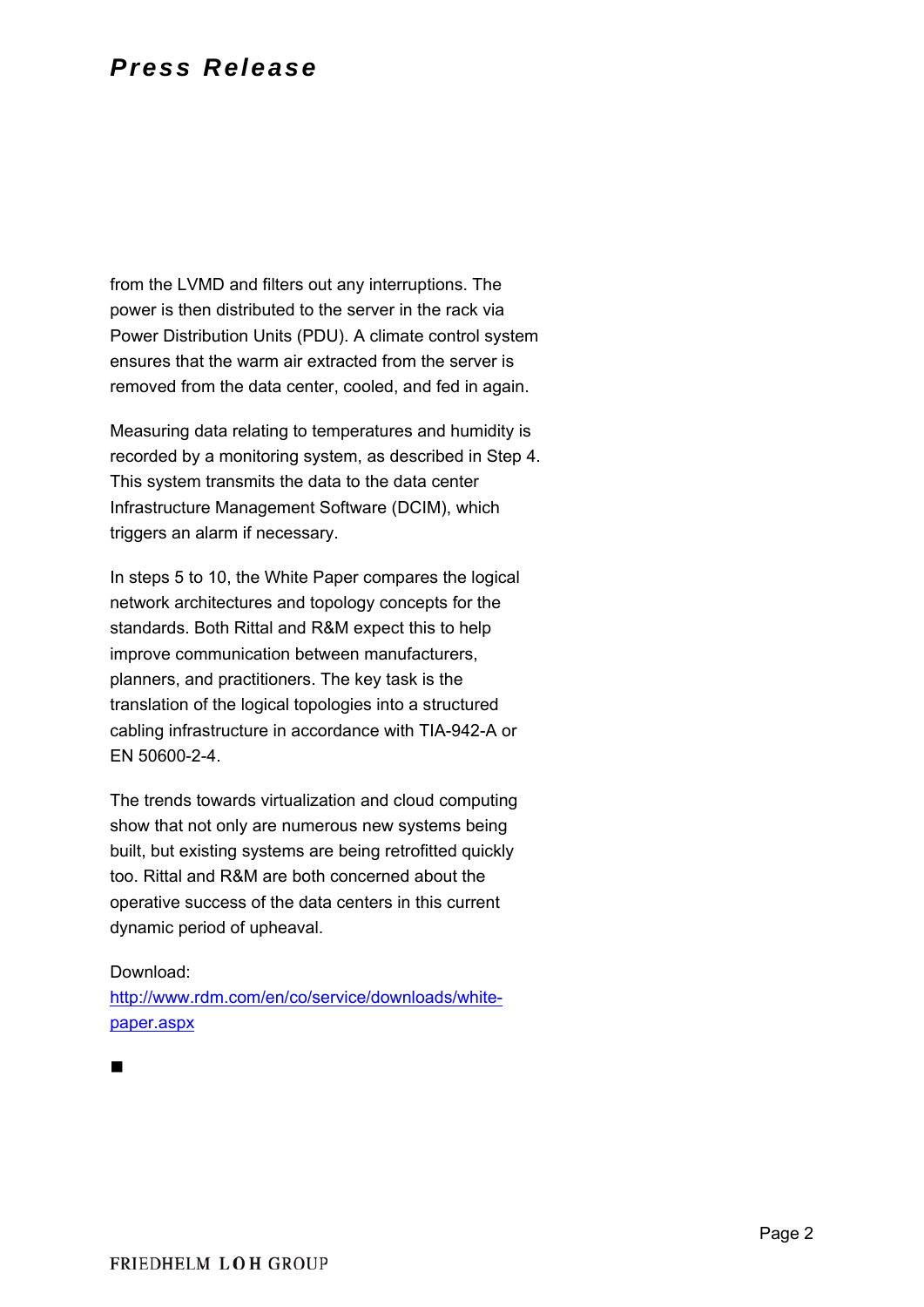#### **Images**

fri132014400.jpg: The joint White Paper by Rittal and Reichle & De-Massari guides data center planners and operators as well as administrators through the complete physical infrastructure of a data center and provides information on how to select the optimal system components.

May be reprinted free of charge. Please specify Rittal GmbH & Co. KG as the source.

#### **About Rittal**

Rittal, headquartered in Herborn, Hessen, Germany, is a leading global provider of solutions for industrial enclosures, power distribution, climate control and IT infrastructure, as well as software and services. Systems made by Rittal are deployed across a variety of industrial and IT applications, including vertical sectors such as the transport industry, power generation, mechanical and plant engineering, IT and telecommunications. Rittal is active worldwide with 10,000 employees and 58 subsidiaries.

Its broad product range includes infrastructure solutions for modular and energy-efficient data centres with innovative concepts for the security of physical data and systems. Leading software providers Eplan and Cideon complement the value chain, providing interdisciplinary engineering solutions, while Kiesling Maschinentechnik offers automation systems for switchgear construction.

Founded in Herborn in 1961 and still run by its owner, Rittal is the largest company in the Friedhelm Loh Group*.* The Friedhelm Loh Group operates worldwide with 18 production sites and 78 international subsidiaries. The entire group employs more than 11,500 people and generated revenues of around €2.2 billion in 2014. For the seventh time in succession, the family business has won the accolade "Top German Employer" in 2015.

Further information can be found at www.rittal.com and www.friedhelm-loh-group.com .